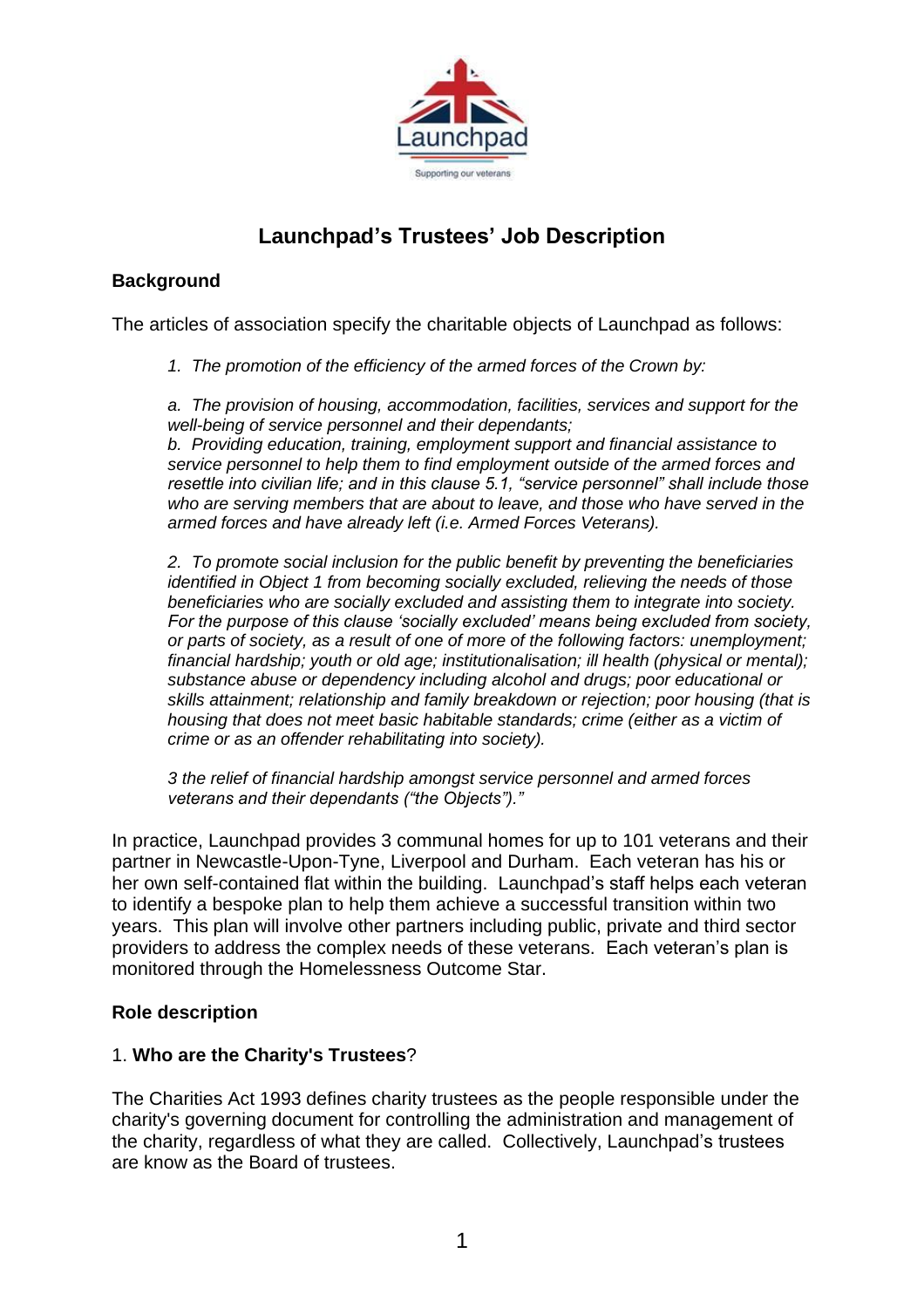

The trustee board appoints from among the trustees a Chair and a Vice Chair.

# 2. **The Role of the Board of Trustees**.

At its simplest, the role of the Board of Trustees is to ensure that the objects of the charity are being achieved, and can be achieved in the foreseeable future; this requires oversight of the charity's management, staff, residents, activities and infrastructure. It also requires analysis of opportunities and threats to the charity. The Board of Trustees must always act in the best interests of Launchpad, exercising the same duty of care that a prudent person of business would in looking after the affairs of someone for whom he had responsibility. The Board of Trustees must act as a group and not as individuals.

# 3. **Duties of a Trustee Board Member**.

The trustee board comprises:

- The Chair
- **The Vice Chair**
- Up to ten appointed trustees, including the Chair and Vice Chair

The Duties of a Trustee Board Member are to:

- Ensure that Launchpad complies with its governing document (its Articles of Association), charity law, company law and any other relevant legislation or regulations.
- Ensure that Launchpad pursues its objects as defined in its governing document.
- Ensure that Launchpad applies its resources exclusively in pursuance of its objects, ie it must not spend money on activities that are not included in the objects, however worthwhile they may be.
- Contribute actively to the board of trustees' role in giving clear strategic direction to Launchpad's staff, setting overall policy, defining goals and evaluating performance.
- Safeguard the good name and values of Launchpad.
- Ensure the financial stability of Launchpad.
- Protect and manage the property of Launchpad and to ensure that proper investment or distribution of Launchpad's funds.
- Appoint and support the chief executive officer and monitor his/her performance.

In addition to the above statutory duties, each trustee should use any specific skills, knowledge or experience they have to help the Board of Trustees reach sound decisions. This may involve leading discussions, focusing on key issues, providing advice and guidance on new initiatives, evaluation or other issues in which the trustee has special expertise.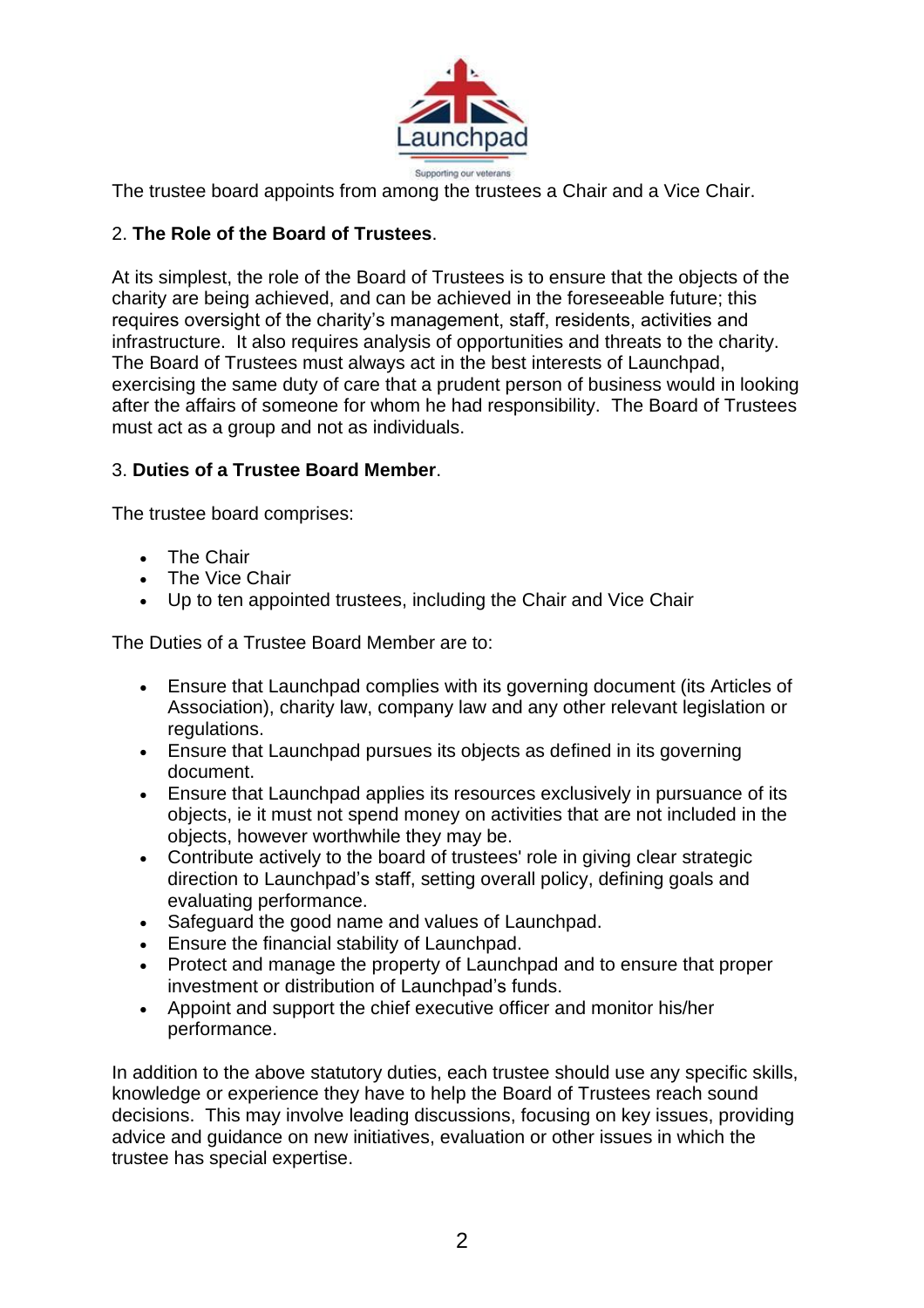

#### 4. **Minimum Time Commitment**.

Trustees' appointments are reviewed on a 3 yearly cycle, with an unlimited maximum period.

Trustees are expected to attend an induction session with the CEO prior to their first board meeting. Trustees are expected to attend all board meetings, which are held four times a year during normal office hours. Meetings last approximately 3-4 hours and are usually at one of Launchpad's houses, in Liverpool, Newcastle-upon-Tyne and Durham, or online through Teams. Papers are distributed one week in advance of meetings.

• Trustees are invited to the annual general meeting (AGM) of Launchpad, which takes during the day in the New Year in Newcastle-upon-Tyne.

Trustees can claim out of pocket expenses incurred in travelling to meetings

#### **Person Specification**

Each trustee must have:

- Commitment to the mission of Launchpad
- Willingness to devote the necessary time and effort to the charity
- Integrity
- Strategic vision
- Good, independent judgement
- Ability to think creatively
- Willingness to speak their mind
- Understanding and acceptance of the legal duties, responsibilities and liabilities of trusteeship
- Ability to work effectively as a member of a team and to take decisions for the good of Launchpad.

The board of trustees collectively needs skills and experience in:

- Financial management, income generation and enterprise
- Public policy and public affairs
- Veterans' affairs
- Homelessness, mental ill-health and other challenges facing some veterans
- National and local voluntary sector
- National and local government and statutory bodies
- Digital strategy
- Human resource management
- Volunteering management and brokerage.
- Funding and foundations